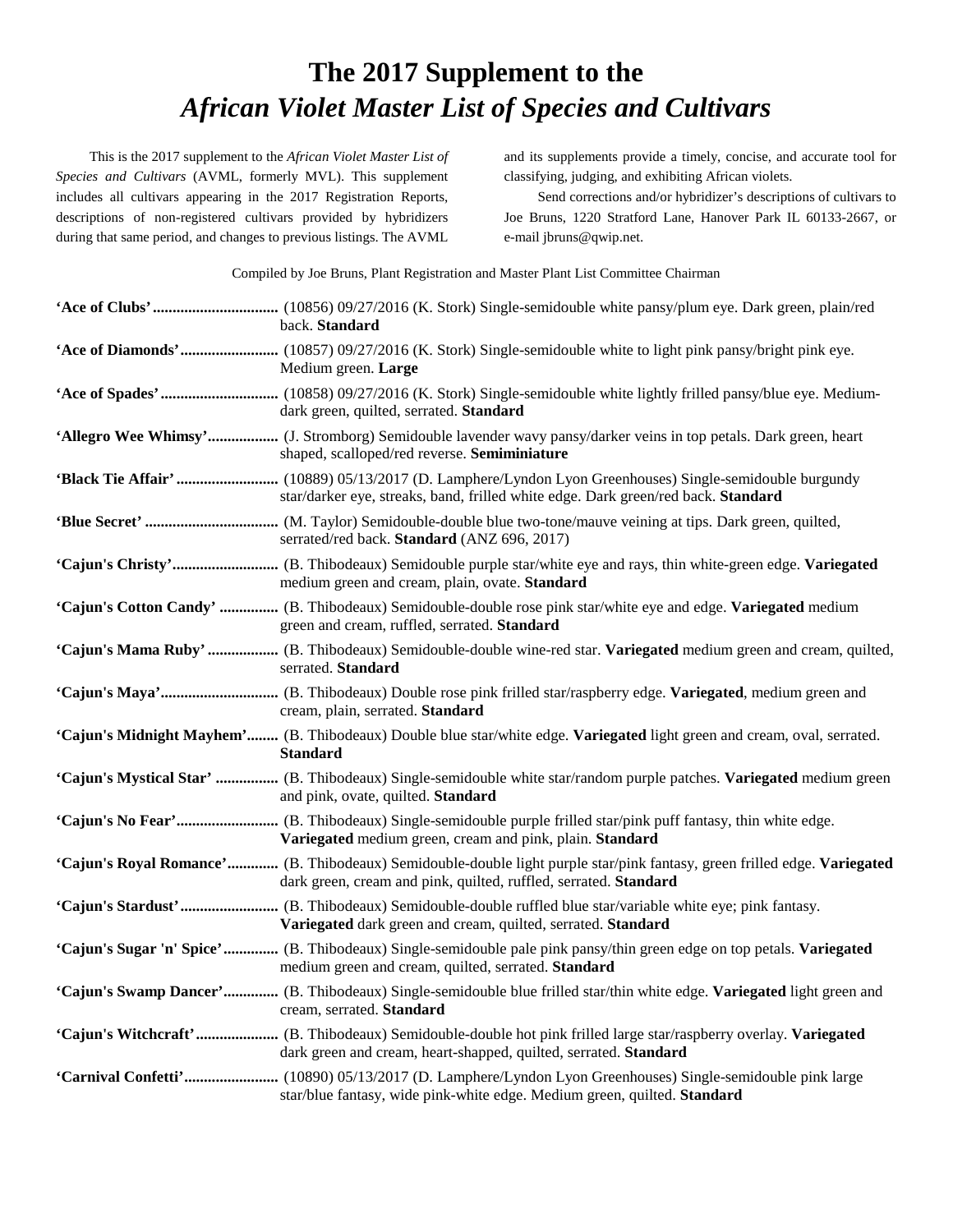| 'Carolina Elegant Affair'  (10913) 07/31/2017 (L. Abplanalp) Single-semidouble white ruffled star/pink patches.<br>Variegated medium green and white, quilted, wavy. Standard                         |
|-------------------------------------------------------------------------------------------------------------------------------------------------------------------------------------------------------|
| 'Coming Up Roses' (10891) 05/13/2017 (D. Lamphere/Lyndon Lyon Greenhouses) Double vivid pink star/frilled<br>green edge. Dark green, wavy/red back. Large                                             |
| 682, 2016)                                                                                                                                                                                            |
| star/raspberry band, frilled green edge. Variegated dark green and ivory, quilted. Large                                                                                                              |
| quilted Standard (ANZ 685, 2016)                                                                                                                                                                      |
| 'Dulcie's Blue Eyes' (D. Whitaker) Semidouble medium blue-purple pansy. Medium green, plain, quilted.<br>Semiminiature trailer (ANZ 695, 2016)                                                        |
| green, quilted, serrated/red back. Standard                                                                                                                                                           |
|                                                                                                                                                                                                       |
| green, plain, glossy, serrated. Miniature (Russ/Ukr)                                                                                                                                                  |
| green, pointed. Large                                                                                                                                                                                 |
| green, plain Standard                                                                                                                                                                                 |
| quilted, glossy. Standard                                                                                                                                                                             |
|                                                                                                                                                                                                       |
| 'Kansas City Barbecue' (10862) 09/27/2016 (K. Stork) Single-semidouble coral-red pansy. Medium-dark green, quilted,<br>glossy. Standard                                                               |
| green, plain, heart-shaped, quilted. Standard                                                                                                                                                         |
| 'Kev's Plum Surprise' (10871) 11/12/2016 (K. Degner) Single lavender sticktite pansy/darker top petals, white eye.<br>Medium green, plain, quilted. Standard                                          |
| fuchsia/lighter rays. Dark green, plain, pointed, quilted/red back. Standard                                                                                                                          |
| (ANZ 686, 2016)                                                                                                                                                                                       |
| green, plain Standard                                                                                                                                                                                 |
| green, quilted, glossy. Standard                                                                                                                                                                      |
|                                                                                                                                                                                                       |
| Ko's Amazing Skywatch'  (10873) 01/20/2017 (S. Ko) Single chimera light blue sticktite ruffled star/white stripe, variable<br>blue fantasy. Variegated medium green, white and cream, plain. Standard |
| 'Ko's Blessed Senectitude' (10874) 01/20/2017 (S. Ko) Single-semidouble chimera blue frilled star/white stripe. Medium<br>green, heart-shaped, quilted, serrated. Standard                            |
| green, plain, quilted, serrated. Standard                                                                                                                                                             |
| fantasy. Variegated medium green, white and cream, plain, glossy. Standard                                                                                                                            |
| ruffled edge. Variegated medium green and cream, quilted, serrated. Standard                                                                                                                          |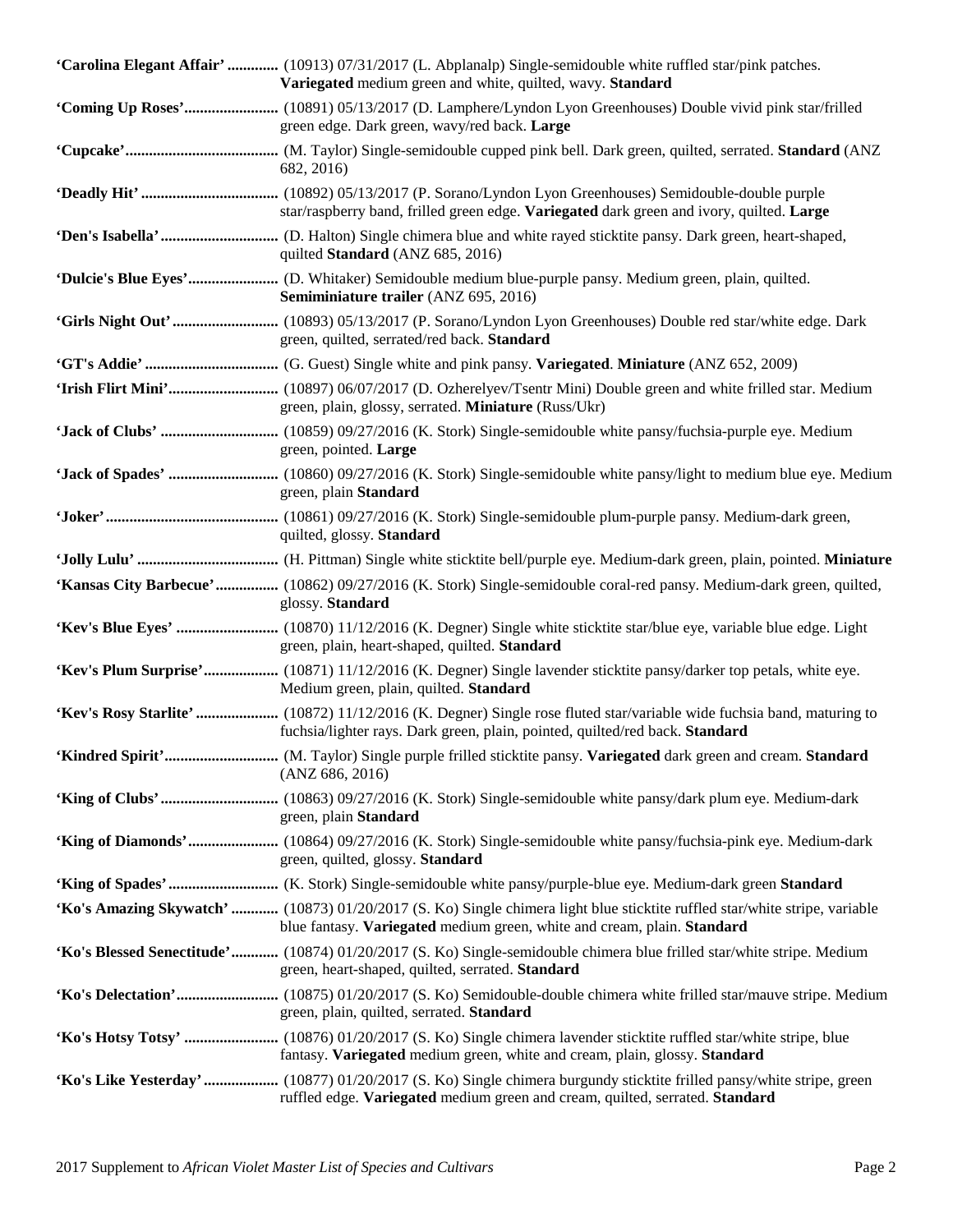| Variegated medium green and white, pointed, serrated. Standard                                                                                                                                                                                  |
|-------------------------------------------------------------------------------------------------------------------------------------------------------------------------------------------------------------------------------------------------|
| 'Ko's Mermaid's Kiss'  (10879) 01/20/2017 (S. Ko) Semidouble pink pansy/dark pink fantasy, green ruffled edge. Dark<br>green, quilted, serrated/red back. Standard                                                                              |
| Medium green, serrated. Semiminiature                                                                                                                                                                                                           |
| <b>Miniature</b>                                                                                                                                                                                                                                |
| edge. Medium green, quilted. Semiminiature                                                                                                                                                                                                      |
| green, bustle-back, serrated. Small standard                                                                                                                                                                                                    |
| 'Ko's Twilight Angel' (10884) 01/20/2017 (S. Ko) Double chimera white frilled star/light pink stripe, pink fantasy.<br>Medium green, quilted, serrated. Standard                                                                                |
| 'Ko's Twilight Beauty' (10885) 01/20/2017 (S. Ko) Semidouble-double chimera dark pink frilled pansy/white stripe.<br>Medium green, plain, quilted. Standard                                                                                     |
| overlay. Medium green, quilted, serrated. Standard                                                                                                                                                                                              |
| green, quilted. Standard                                                                                                                                                                                                                        |
| lighter edge. Medium green, quilted, serrated. Standard                                                                                                                                                                                         |
| white edge. Dark green/red back. Standard                                                                                                                                                                                                       |
| plain, pointed/red back. Miniature                                                                                                                                                                                                              |
| Semiminiature                                                                                                                                                                                                                                   |
| patches, light purple stripe, dark purple fantasy. Medium green, pointed, serrated. Standard                                                                                                                                                    |
| petals, purple fantasy edge. Medium green, plain, quilted. Standard                                                                                                                                                                             |
| and rays, dark pink and purple fantasy tips on top petals. Medium green, plain, quilted, serrated.<br><b>Standard</b>                                                                                                                           |
| 'Mag's Lovely Rainbow'  (10627) 10/25/2013 (M. Farrand) Single chimera light pink sticktite ruffled star/light lavender<br>stripe, dark lavender fantasy, variable fuchsia edge. Dark green, heart-shaped, quilted/red back.<br><b>Standard</b> |
| 'Milk in Wonderland' (10886) 01/20/2017 (S. Fu) Semidouble dark lavender pansy/blue fantasy. Chimera variegated<br>medium green and white, quilted. Semiminiature trailer                                                                       |
| variegated medium green and white, scalloped girl foliage. Miniature                                                                                                                                                                            |
|                                                                                                                                                                                                                                                 |
| 2016)                                                                                                                                                                                                                                           |
| Semiminiature (ANZ 689, 2016)                                                                                                                                                                                                                   |
| heart-shaped, scalloped. Semiminiature (ANZ 690, 2016)                                                                                                                                                                                          |
| pink, heart-shaped, scalloped Semiminiature (ANZ 691, 2016)                                                                                                                                                                                     |